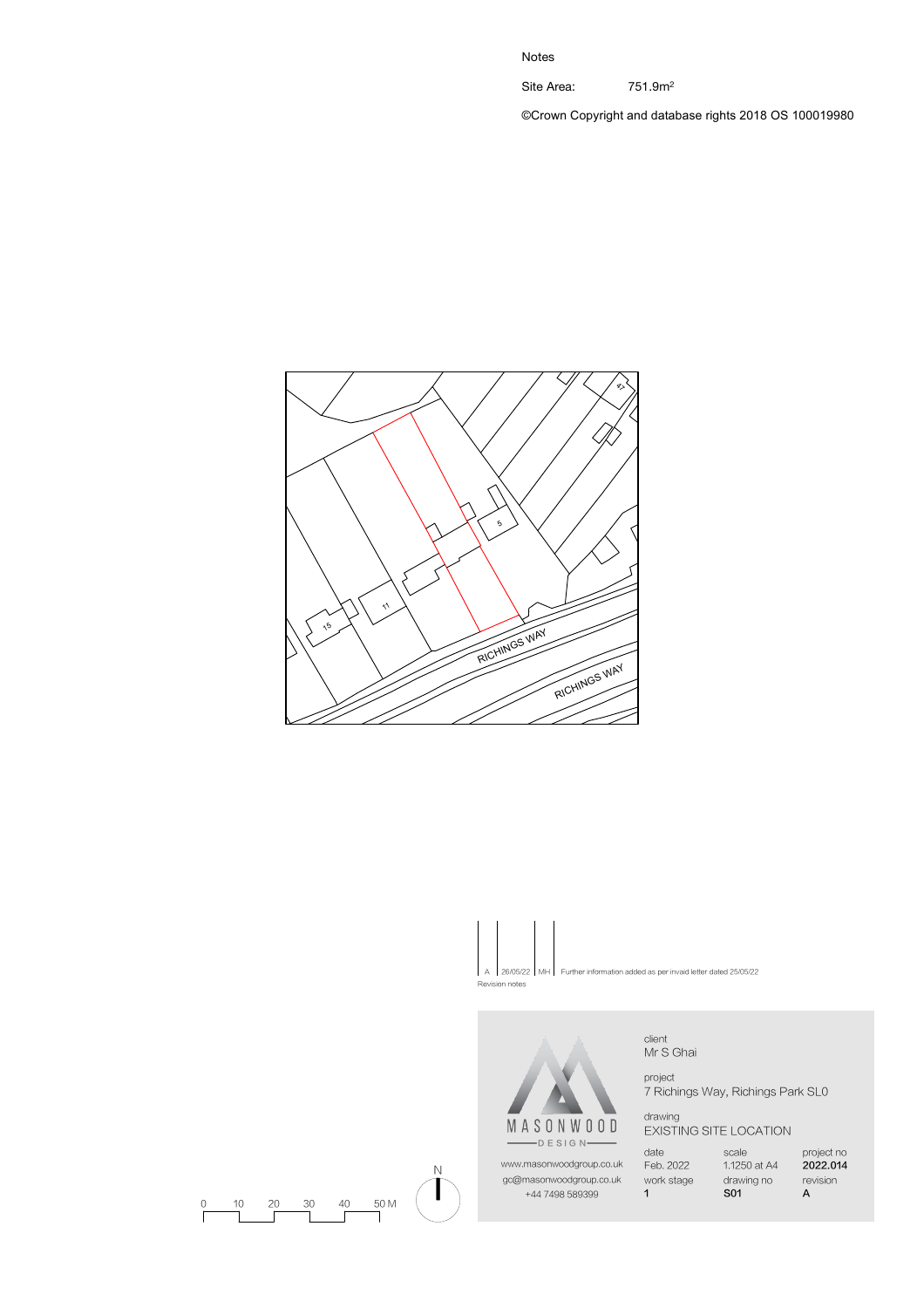client Mr S Ghai

Notes

RLA Roof light above<br>RL Roof light Roof light

> scale 1.100 at A3 drawing no  $S<sub>04</sub>$



gc@masonwoodgroup.co.uk work stage www.masonwoodgroup.co.uk +44 7498 589399

project 7 Richings Way, Richings Park SL0



drawing EXISTING ROOF PLAN

date Feb. 2022 1

project no 2022.014 revision -

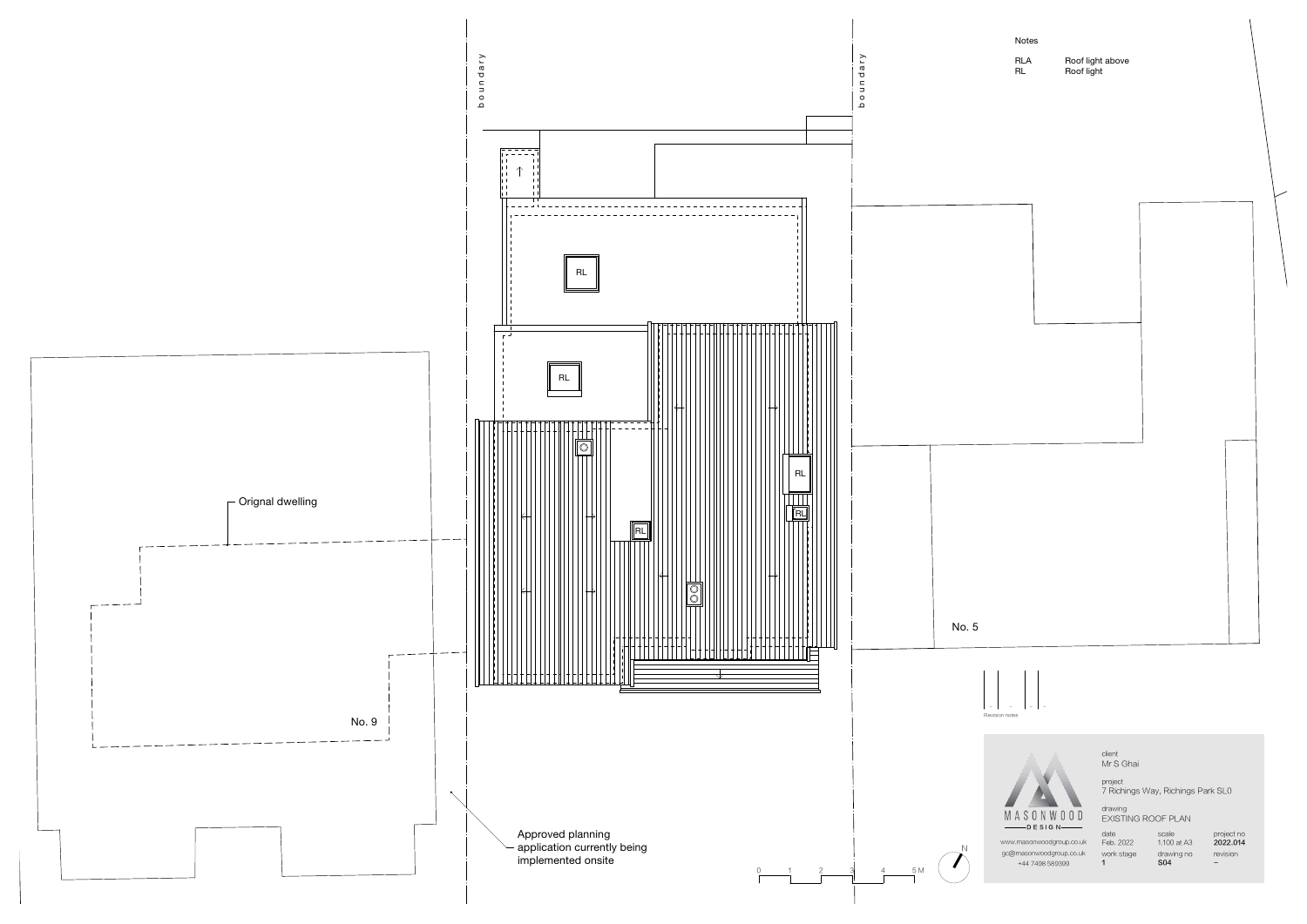| <b>RLA</b> | Roof light above |
|------------|------------------|
| RL         | Roof light       |

project 7 Richings Way, Richings Park SL0

client Mr S Ghai

drawing EXISTING ELEVATIONS

date Feb. 2022 work stage 1



scale 1.100 at A3 drawing no S05

project no 2022.014 revision -

www.masonwoodgroup.co.uk gc@masonwoodgroup.co.uk +44 7498 589399







R e a r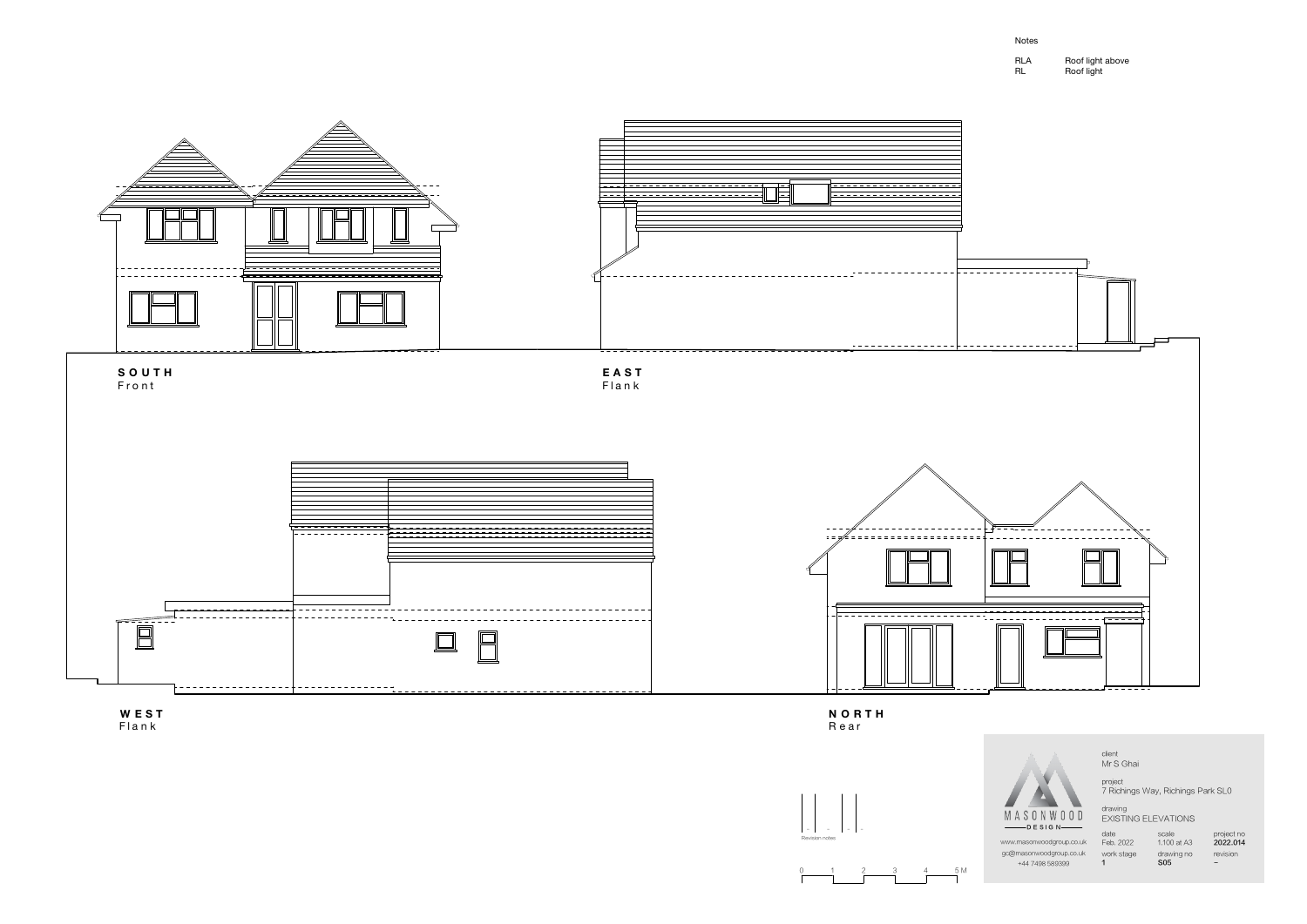All new work shown shaded

- - - -Revision notes

Demolition generally shown dotted

-

0 1 2 3 4 5M

 $\cap$  $\overline{\phantom{0}}$  $\triangle$  $\mathcal Z$ Z<br>Z<br>Z  $\circlearrowleft$ 

scale 1.100 at A3 drawing no D<sub>05</sub>

project 7 Richings Way, Richings Park SL0

client Mr S Ghai

drawing PROPOSED ELEVATIONS

gc@masonwoodgroup.co.uk work stage www.masonwoodgroup.co.uk +44 7498 589399

date Feb. 2022 3

project no 2022.014 revision -





F l a n k

R e a r